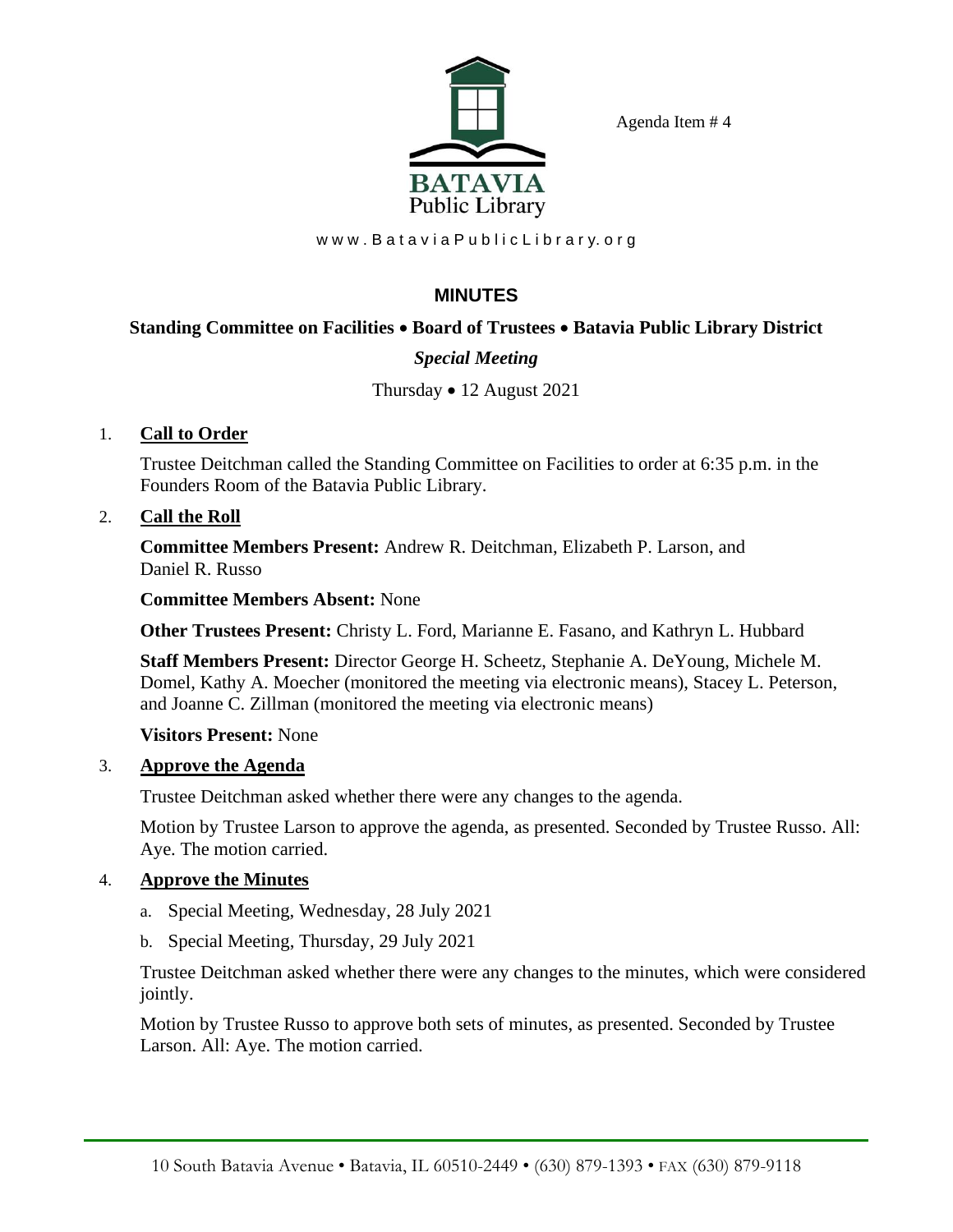## 5. **Architectural Services**

Trustee Deitchman stated that the purpose of this agenda item was to complete the selection process for architectural services and recommend that the Board of Library Trustees approve a proposal for architectural services.

Trustee Deitchman noted that Statements of Qualification and Responses to the Supplementary Questions (collectively "Proposals") were received from 10 architectural firms. The Selection Committee—which is the Standing Committee on Facilities—conducted six interviews on 28–29 July 2021 and sorted the field into a "first tier" and a "second tier," each with three firms.

### The First Tier

- Dewberry Architects Inc.
- Product LLC doing business as Product Architecture + Design
- Sheehan Nagle Hartray Architects Ltd.

## The Second Tier

- Engberg Anderson Inc.
- StudioGC Inc.
- Wight & Company

Director Scheetz presented an overview of Phase One, as described in the request for qualifications, including the Library's purpose and intent, followed by a summary of findings from a series of reference checks.

- Oswego Public Library District (for Dewberry Architects Inc.)
- Bloomingdale Public Library (for Product LLC)
- Fountaindale Public Library District (Bolingbrook, Illinois) (for Sheehan Nagle Hartray Architects Ltd.)

In brief, the libraries he contacted would all work again with their respective architectural firms. A lively discussion ensued.

Several Trustees visited libraries that had worked with the finalists and described their impressions of the buildings.

- Trustee Russo visited the Thomas Ford Memorial Library (Western Springs, Illinois), which worked with Product LLC.
- Trustee Russo visited the Montgomery Branch Library; the Oswego Public Library District worked with Dewberry Architects Inc.
- Trustee Larson (and Trustee Russo) visited the St. Charles Public Library, which worked with Sheehan Nagle Hartray Architects Ltd.
- Trustee Ford visited the DeKalb Public Library, which worked with Sheehan Nagle Hartray Architects Ltd.

In response to a question from Trustee Larson, discussion followed on whether a small firm (such as Product LLC) had the requisite resources to succeed.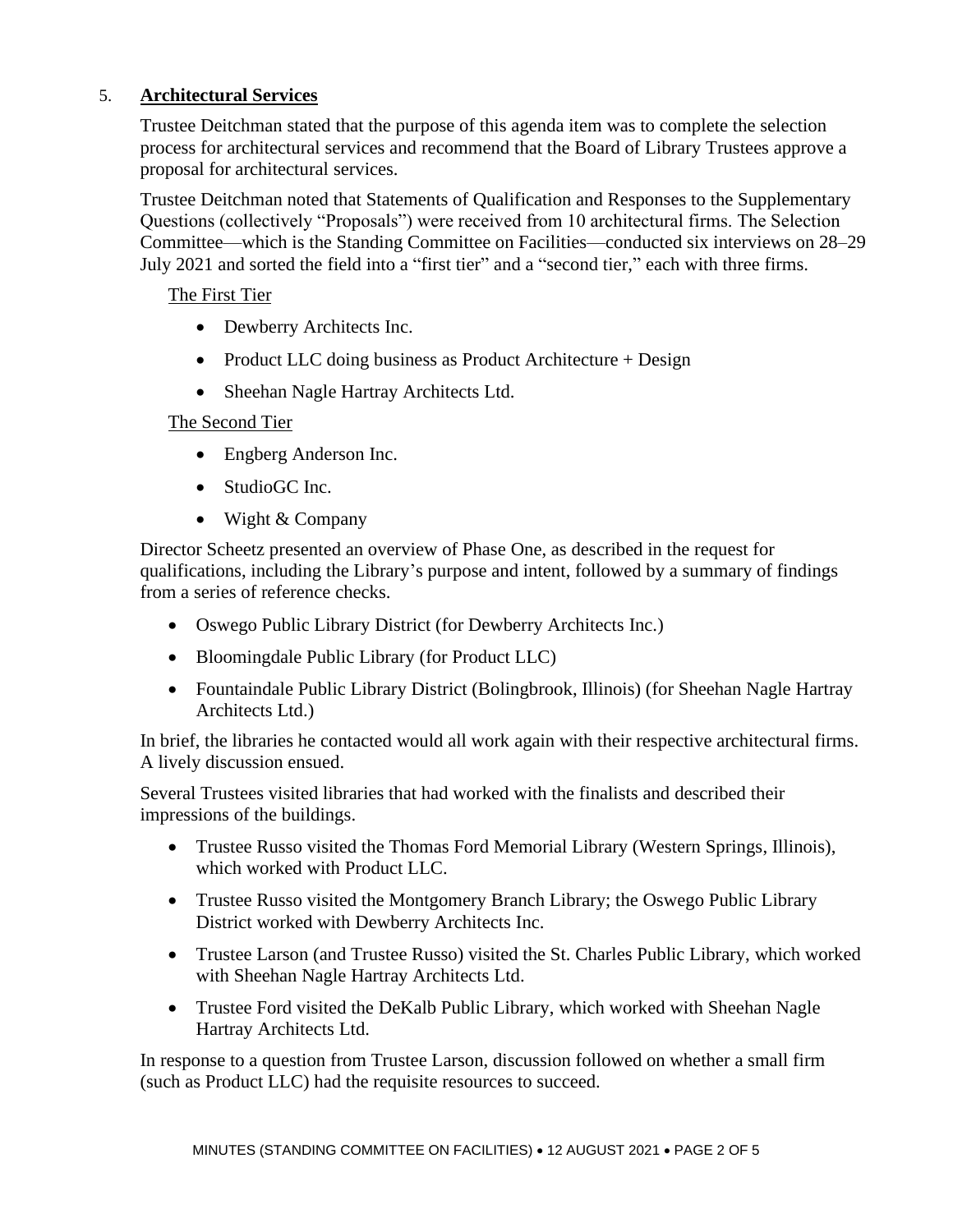Given its demonstrated success and opportunities to outsource specialized services, the consensus of the Committee did not consider the size of Product LLC as either problematic or detrimental.

In response to a question from Trustee Fasano, a lively discussion ensued on which firm the Trustees thought was best suited to working with the Library.

In response to a straw poll conducted by Trustee Deitchman, the consensus of the Trustees favored Product LLC.

### Motion

Motion by Trustee Russo to recommend that the Board of Library Trustees

- accept the proposal from Product LLC, of Chicago, Illinois, doing business as Product Architecture + Design, for Phase One of a project to remodel the Batavia Public Library, as described in a "Request for Qualifications for Architectural Services: Phase One," and
- authorize the Library Director (in collaboration with the Library's general counsel) to negotiate an agreement for this purpose.

Seconded by Trustee Larson. All: Aye. The motion carried.

Trustee Deitchman expressed his appreciation for the work that went into the selection process. He said that he was looking forward to the process of creating new and useful spaces for both patrons and employees.

——————————

Director Scheetz remarked that selecting an architect to help refresh the Batavia Public Library and chart its future was a noteworthy milestone during its 20th year in "the new building."

### 6. **Future Agenda Items**

• Architectural Services (September 2021)

Director Scheetz noted that an updated agreement was requested from Frederick Quinn Corporation / FQC Construction Management, which was selected previously to complete cost-estimation work on the Master Plan.

- Technology Advisory Group (TAG)  $\rightarrow$  Assigned to the Standing Committee on Outreach
- Independent Technology Audit
- Technology Plan
- Walk the Property (June–August 2021)
- Annual Schedule of Capital Projects (July–September 2021)
- Wi-Fi System
- Proper Storage for Paintings and Other Works of Art when Not on Public Display
- Streetscape Project (City of Batavia): Water Street

### 7. **Comments from the Committee**

**Batavia Access Television:** Director Scheetz reported Batavia Access Television (BATV) was asked to give up its studio and offices at Batavia High School, effective in mid-2022.

There were no additional comments from the Committee.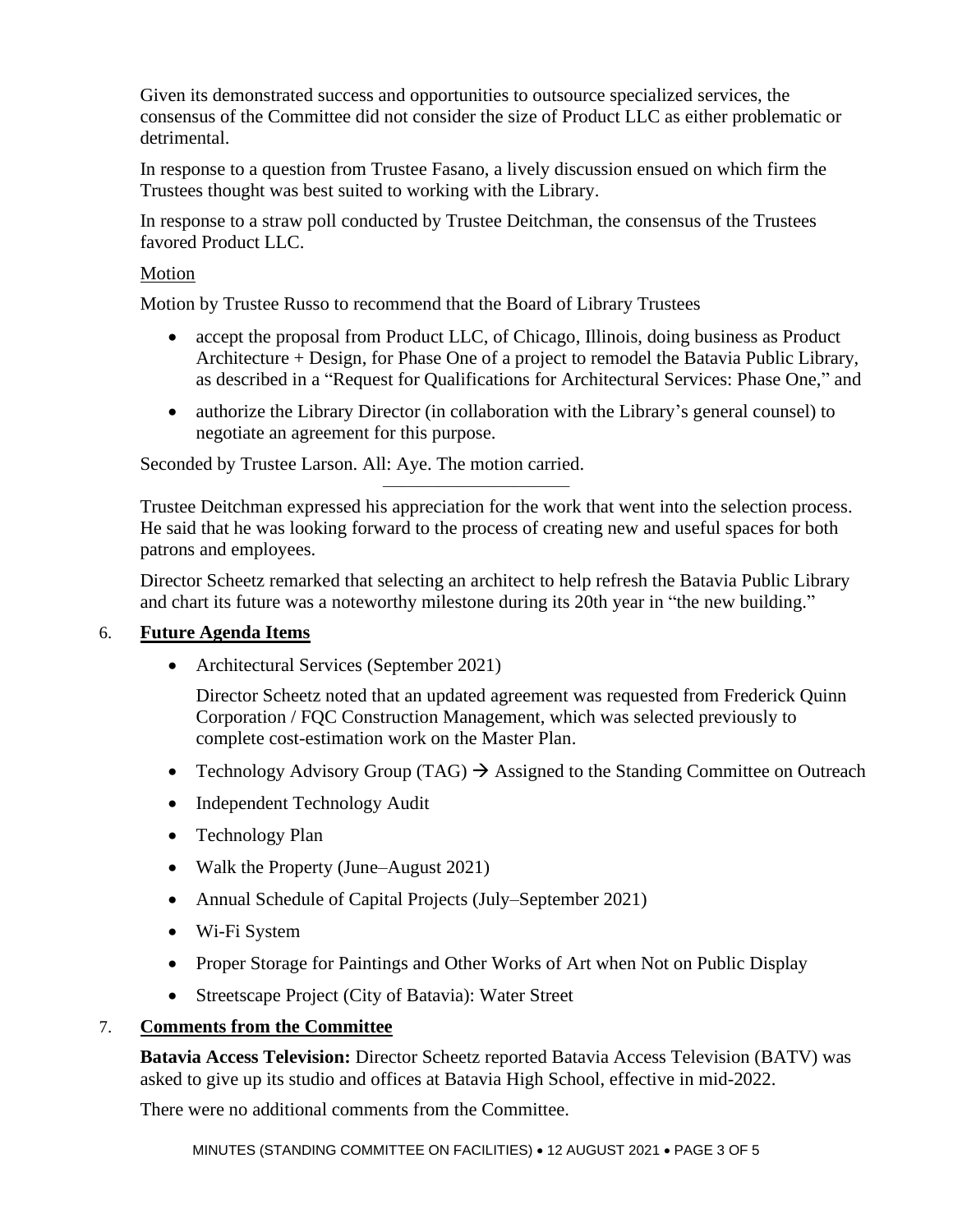### 8. *Next Meetings or Events*

- *a. Board of Library Trustees (Regular Meeting), Tuesday, 17 August 2021, 6:00 p.m., Meeting Will Take Place via Electronic Means*
- *b. Board of Library Trustees (Special Meeting), Tuesday, 24 August 2021, 6:00 p.m., Founders Room* [Retreat for Trustee Orientation, Education, and Planning]
- *c. Staff Development Day (4th Friday in August), Friday, 27 August 2021, Library Closed (9:00–1:00 p.m.)*
- *d. Library Card Sign-Up Month, September 2021 — launched in 1987 as a national campaign: "every child should obtain a library card"*
- *e. Sunday before Labor Day, Sunday, 5 September 2021, Library Closed*
- *f. Labor Day (1st Monday in September), Monday, 6 September 2021, Library Closed [F]*
- *g. Board of Library Trustees (Committee of the Whole Meeting), Thursday, 9 September 2021, 6:00 p.m., Meeting Will Take Place via Electronic Means*
- *h. Regular Library Hours on Sunday Begin (12:00 noon–5:00 p.m.) (Sunday after Labor Day) — Sunday, 12 September 2021*
- *i. Reception for Library Leader, Sunday 19 September 2021, 2:00 p.m., Founders Room*
- *j. Board of Library Trustees (Regular Meeting), Tuesday, 21 September 2021, 6:00 p.m., Meeting Will Take Place via Electronic Means*
- *k. Banned Books Week: Celebrating the Freedom to Read (40th Annual Observance, 1982– 2021), Sunday–Saturday, 26 September–2 October 2021 — 2021 Theme: Books Unite Us. Censorship Divides Us.*
- *l. 155th Anniversary of Library Service in Batavia (October 1866–2021), October 2021*
- *m. TeenTober (formerly Teen Read Week™ in October and Teen Tech Week in March), October 2021 — launched in 2019 to celebrate teens and teen services in libraries*
- *n. Columbus Day (Observed) (2nd Monday in October), Monday, 11 October 2021, Library Open [F]*
- *o. ILA Annual Conference (Virtual Conference), Tuesday–Thursday, 12–14 October 2021*
- *p. Board of Library Trustees (Regular Meeting), Tuesday, 19 October 2021, 6:00 p.m., Meeting Will Take Place via Electronic Means*
- *q. Daylight Saving Time Ends (Standard Time Resumes) at 2:00 a.m. (1st Sunday in November), Sunday, 7 November 2021*
- *r. International Games Week, Sunday–Saturday, 7–13 November 2021 — launched in 2008 to focus on the social and recreational side of gaming*
- *s. Fall Children's Book Week (since 2019), Monday–Sunday, 8–14 November 2021 — "A great nation is a reading nation."—Melcher — 2021 Theme: Reading Is a Superpower [Note: In a story fraught with irony, the original Children's Book Week was moved from November to May in 2008.]*
- *t. Veterans Day, Thursday, 11 November 2021, Library Open [F]*